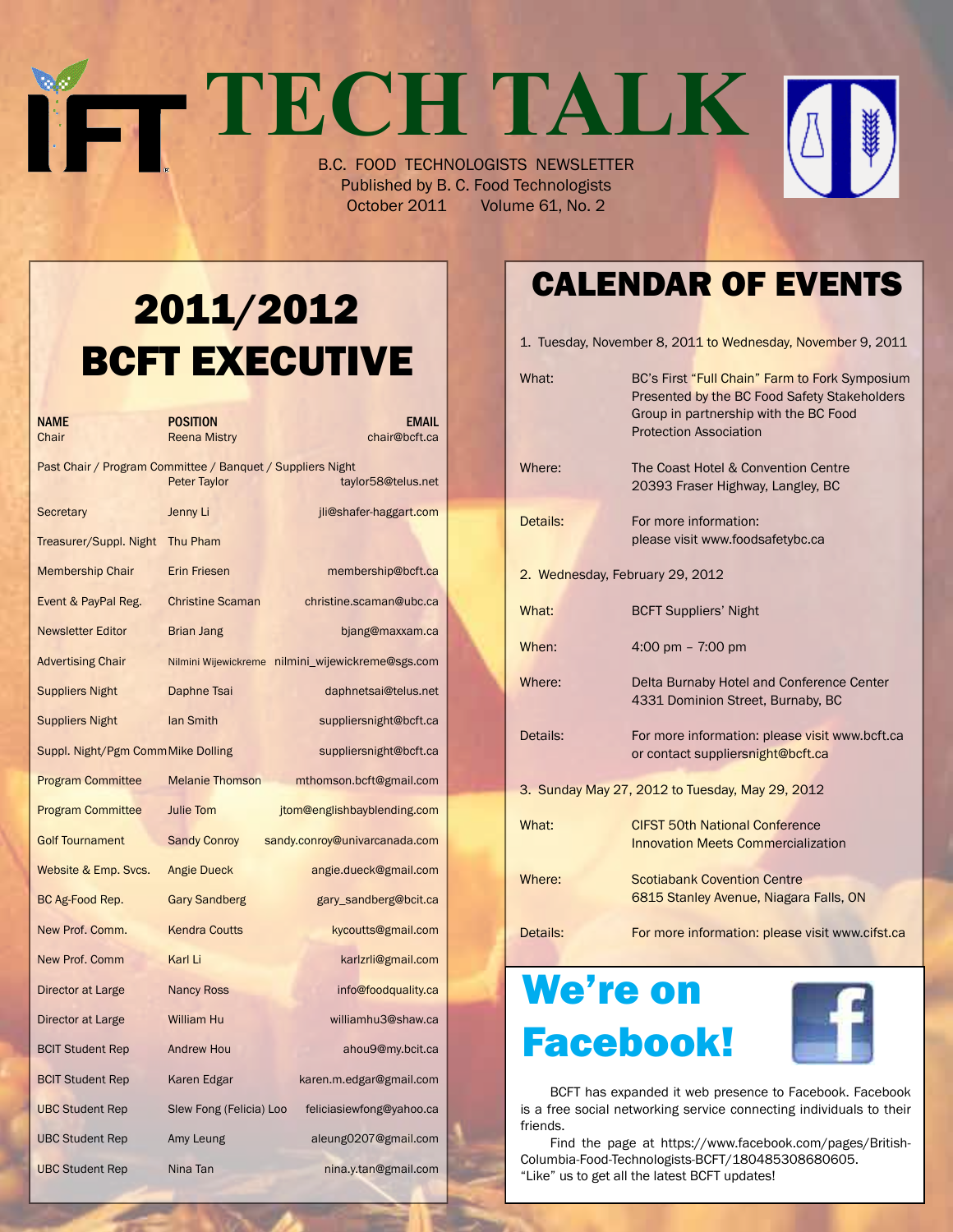### Message from the Incoming Chair

 As a new year with the BC Food Technologists begins, I would like to take this opportunity to introduce myself as the incoming chair this year. I am looking forward to spending this year moving our section ahead. As Peter Taylor mentioned at the Annual General Meeting on September 29th, the BCFT is on top of its game, and I hope to help move it along further with this year's new executive slate.



 While we will continue our traditional section programs, such as Suppliers' Night and the Golf Tournament and Banquet, we will also see some programs focused on bringing out new industry professionals to networking events, as well as a major website update. We will be updating section by laws and SOPs to comply with CIFST and IFT directives. And finally, we are entering into the world of social media. Find us on Facebook and Twitter (@BCFoodTech) and keep up with BCFT news on a regular basis.

 As your professional association, we are committed to providing you with membership value. If you have any ideas on how we can best serve the membership, please don't hesitate to contact us. I hope to see you at our events!

Sincerely,

Reena Mistry

2011/2012 BCFT Chair

DEBRO

DIVISION OF PREMETALCO INC. Email: vlo@debro.com

Cell: (778) 245-2211

**Vernon Lo, M.Sc.** *Western Region Sales Manager*

130- 18279 Blundell Road<br>
Richmond. British Columbia<br>
Tel: 1-866-294-7914 Richmond, British Columbia Canada Fax: 1-877-294-7929 V6W 1L8 customerservice@debro.com

**Nancy Bender** Sr. Account Representative Microbiology Products

3M Canada Company

804 Carleton Court, Annacis Island Delta, BC V3M 3M1 604 463 8374 Tel. Home Office 800 265 1840 Toll Free 7423 778 772 3716 Cell 800 665 4759 Fax Orders nabender@mmm.com

### Letter from BCIT's Annual Graduate Award Winner

Dear BCFT executives and members,

 I would like to express my gratitude for selecting me as the recipient of the BCFT graduate student award. I am honored to be chosen and I feel appreciative for the financial support. The award will contribute to my tuition which in turn will reduce my financial load as graduate student. I am thus thankful both for the recognition and the monetary assistance.

Again, thank you.

Ingrid Elisia Ph.D Candidate





**Sandy Conroy** Account Manager

**Univar Canada Ltd.** 9800 Van Horne Way Richmond, BC V6X 1W5 Canada

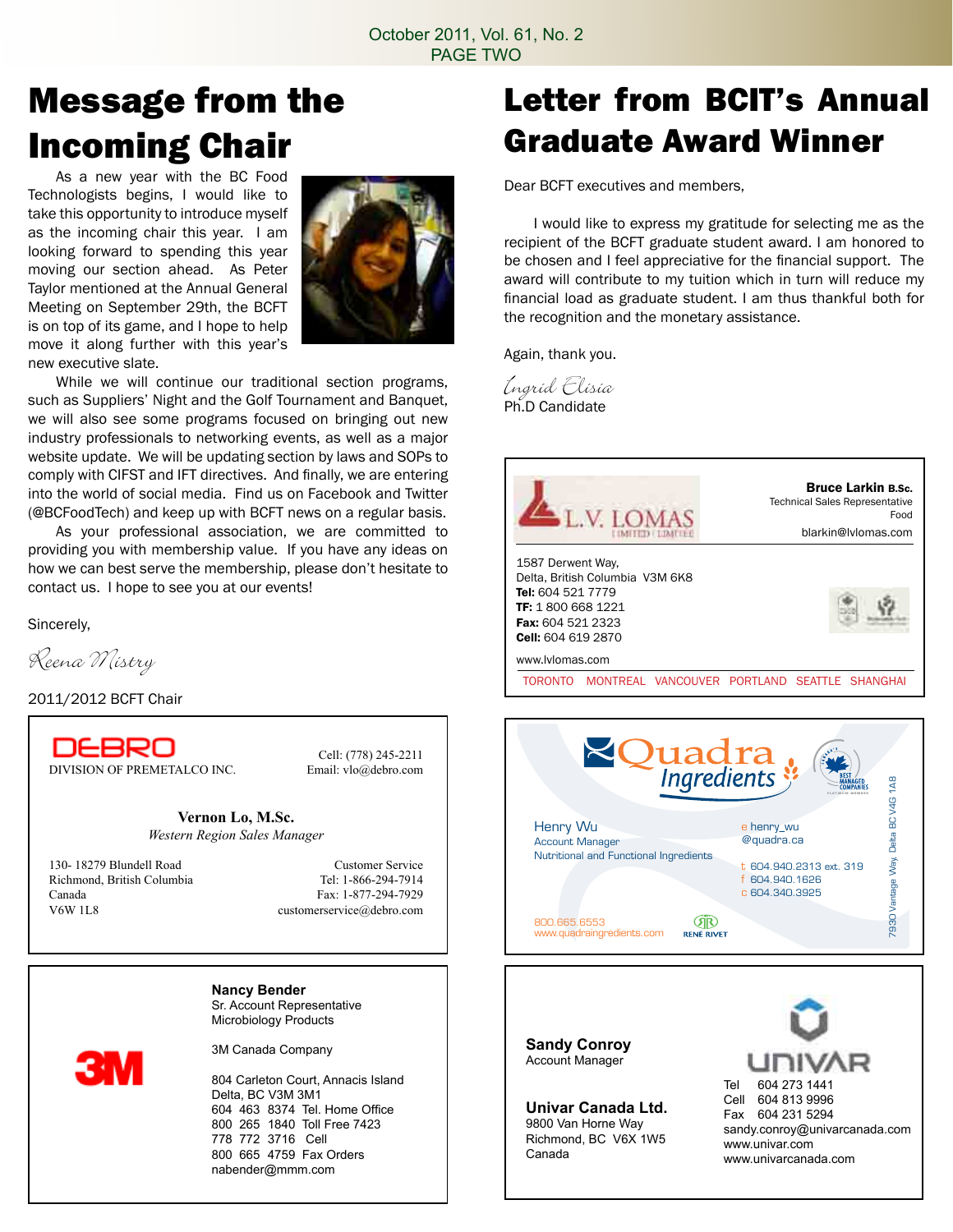# BCFT AGM 2011

 On September 29, BCFT held its Annual General Meeting at the Delta Burnaby Hotel. Last year's executive was recognized and the incoming executive introduced. A notable change is BCFT's new chair, Reena Mistry, who plans to add a new component to the organization by developing some events for new professionals.

 We looked back at the success of events like Suppliers Night. With approximately 125 suppliers participating last year, the event has helped to make BCFT the most financially successful chapter of CIFST. The recipients of various financial academic awards were recognized. Lastly, we collectively



*Anne McCannel presents a review of BCFT Student Awards.*



*Anne McCannel congratulates William Hu who was a joint recipient for the BCIT Undergraduate Award.*

thanked and congratulated Ron Wasik and Amrik Khurana for remaining members of BCFT for 25 years! Thanks to every one who attended! We have a fantastic year ahead of us and we'll see you all at the next event!



*BCFT Annual General Meeting at the Delta Burnaby Hotel.*



*Anne McCannel congratulates Angie Dueck who was awarded the UBC Undergraduate Award.*

|                                   | <b>Ron Kuriyedath</b><br><b>Chief Chemist</b><br>Agri-Food Laboratories |                        |
|-----------------------------------|-------------------------------------------------------------------------|------------------------|
| <b>Consumer Testings Services</b> |                                                                         |                        |
|                                   |                                                                         |                        |
|                                   |                                                                         | (604) 324-1166         |
| SGS Canada Inc.                   |                                                                         | 1-877-728-1188         |
| 50-655 W Kent Avenue N            |                                                                         | (604) 324-1177         |
| Vancouver, BC V6P 6T7             |                                                                         |                        |
| www.ca.sgs.com                    | e                                                                       | Ron.kuriyedath@sqs.com |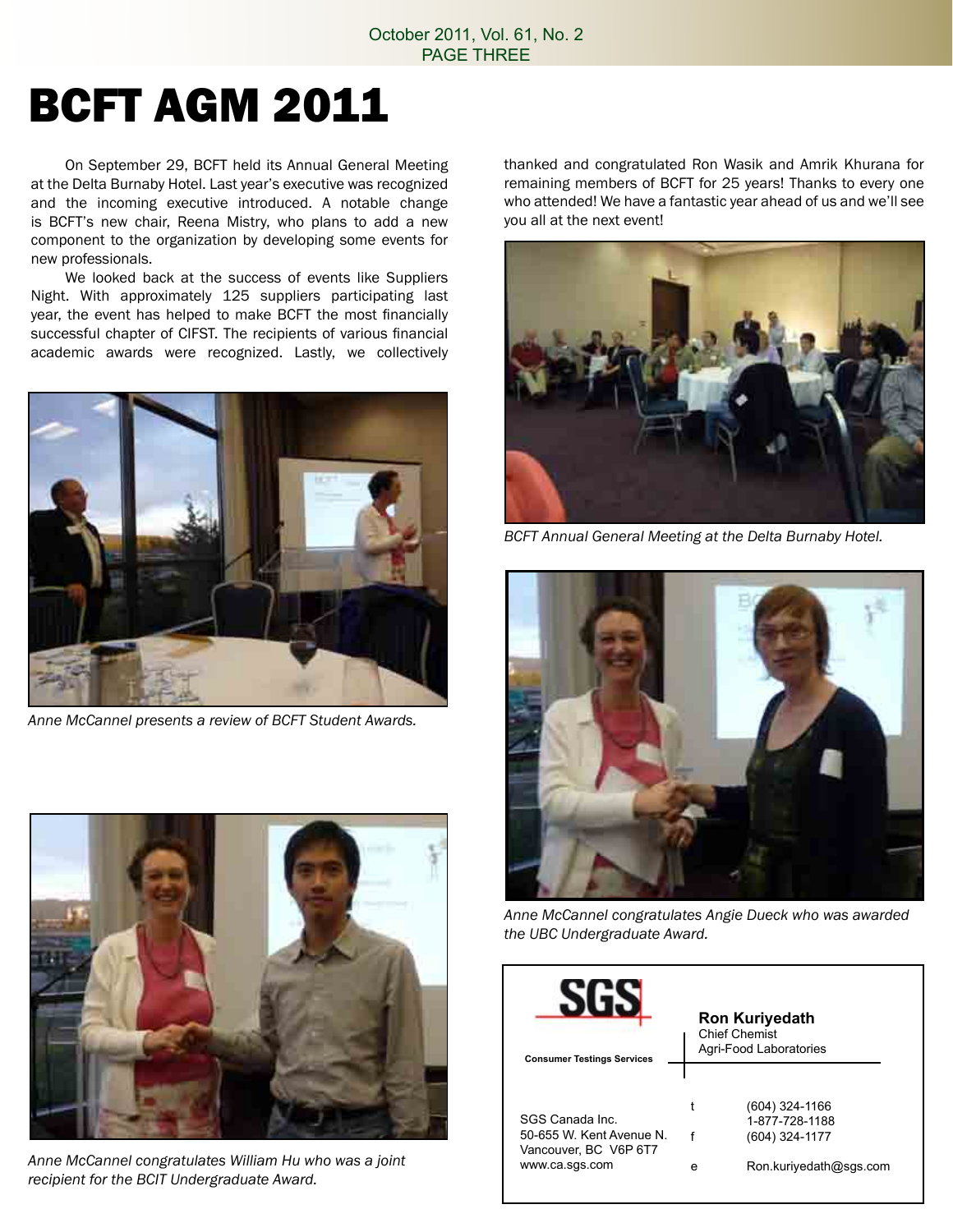### The BCFT is Looking for You!

 As you know the BCFT is run entirely by volunteers and once again we are soliciting members for their interest in participating in next year's executive. We will have a number of vacancies to fill. Help keep our flame burning bright.

Saturated Fat Trans Fat

Cholesterol

Sodium

otassium



30

 If you are interested in volunteering please contact Reena Mistry at chair@bcft.ca.



### Think About Advertising Your Business in *Tech Talk*

You can't afford to miss this opportunity to advertise with us! *"Tech Talk"* is published approximately 9 times a year by the British Columbia Food Technologists Association (BCFT). As the official publication of the association, *Tech Talk* reaches the local audience of individuals in the Food Science and Technology profession - your ad in Tech Talk will keep you on top of our readership of over 300 individuals.

 For complete details on placing your ad in Tech Talk, contact Nilmini Wijewickreme, SGS Canada Inc., 50-655 West Kent Avenue North, Vancouver, BC, V6P 6T7. Tel: 604-324-1166 Ext 5294; Fax: 604-324-1177; E-mail: nilmini\_wijewickreme@sgs. com.

 We accept ready-to-print copy of your ad in PDF or TIFF format in color or black & white, or a hard copy of business cards. The advertisements also can be sent via email in any digital format. For example, a high-resolution (300 dpi or better) scanned copy, or digital format (e.g., EPS or PDF) of the ad.

| $(4" \times 2")$  | \$30  |
|-------------------|-------|
| $(8" \times 2")$  | \$50  |
| $(4" \times 5")$  | \$60  |
| $(4" \times 10")$ | \$90  |
| $(8" \times 10")$ | \$150 |
|                   |       |

*Rates indicated are on per issue basis. Discounts up to 10% are available for advertising in multiple issues.*



# **Expertise in Food Analysis**

- Microbiology
- Food Chemistry
- Nutritional Labelling
- **Residue Testing**
- **Environmental Monitoring**

Tel: 604 734 7276 Toll free: 1 800 665 8566 foodsafety-yvr@maxxamanalytics.com

www.maxxam.co